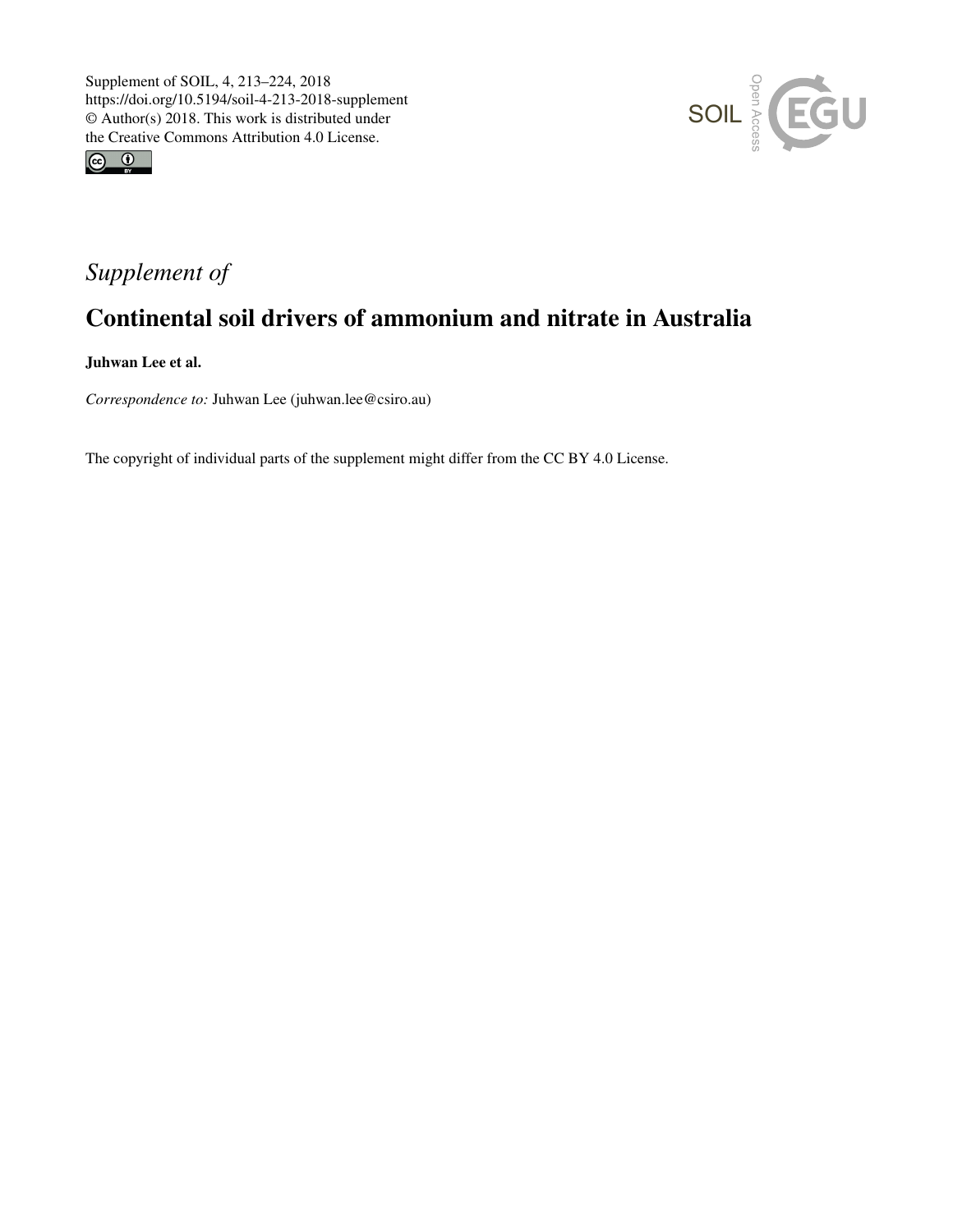**Supplementary Table 1.** Definition of land use classes in the data set (469 sites), based on the Australian Land Use and Management Classification.

| Broad land use                               | Detailed land use                                           | Definition                                                                                                     | n           |
|----------------------------------------------|-------------------------------------------------------------|----------------------------------------------------------------------------------------------------------------|-------------|
| Production from dryland                      | Cropping                                                    | Land that is under cropping                                                                                    | 16          |
|                                              | agriculture and plantations Environmental forest plantation | Area managed for environmental and indirect production uses                                                    | 12          |
|                                              | Grazing modified pastures                                   | Pasture, both annual and perennial, for grazing                                                                | 45          |
|                                              | Native/exotic pasture mosaic                                | Pastures followed by extensive active modification or replacement of native vegetation                         |             |
|                                              | No defined use                                              | Land cleared of intact native vegetation where the proposed land use is not known                              |             |
|                                              | <b>Plantation forests</b>                                   | Land on which plantations of trees or shrubs                                                                   |             |
|                                              | Seasonal horticulture                                       | Crop plants living for less than two years that are intensively cultivated                                     |             |
| Production from irrigated                    | Irrigated cropping                                          | Land that is under irrigated cropping                                                                          |             |
| agriculture and plantations Irrigated grapes |                                                             | Irrigated grapes                                                                                               |             |
|                                              | Irrigated sugar                                             | Irrigated sugar                                                                                                |             |
|                                              | Irrigated vine fruits                                       | Irrigated vine fruits                                                                                          |             |
| Production from relatively                   | Grazing native vegetation                                   | Land under native vegetation, used for grazing by domestic stock                                               | 45          |
| natural environments                         | Production native forests                                   | Commercial production from native forests                                                                      | 23          |
| Conservation and natural                     | Biodiversity                                                | Area managed for biodiversity                                                                                  | $\mathbf 1$ |
| environments                                 | Defence land - natural areas                                | Stock reserves under intermittent use or unused                                                                | -1          |
|                                              |                                                             | Habitat/species management area Protected area managed mainly for conservation through management intervention | 10          |
|                                              | Managed resource protection                                 | Protected area managed mainly for the sustainable use of natural ecosystems                                    |             |
|                                              | National park                                               | Protected area managed mainly for ecosystem conservation and recreation                                        | 171         |
|                                              | Natural feature protection                                  | Protected area managed for conservation of specific natural features                                           | 21          |
|                                              | Other conserved area                                        | Land under forms of other nature conservation protection                                                       | 18          |
|                                              | Other minimal use                                           | Area of land that are largely unused                                                                           | 7           |
|                                              | Rehabilitation                                              | Land under rehabilitation that has been restored to a near natural state                                       | 3           |
|                                              | Residual native cover                                       | Land under native cover, mainly unused or used for non-production or environmental purposes                    | 60          |
|                                              | Stock route                                                 | Stock reserves under intermittent use or unused                                                                | -1          |
|                                              | Strict nature reserves                                      | Protected area managed mainly for science                                                                      |             |
|                                              | Surface water supply                                        | Area managed as a catchment for water supply                                                                   |             |
|                                              | Traditional indigenous uses                                 | Crown land managed primarily for traditional indigenous purposes                                               |             |
|                                              | Wilderness area                                             | Protected area managed mainly for wilderness protection                                                        |             |

Source: ABARES 2016, The Australian Land Use and Management Classification Version 8, Australian Bureau of Agricultural and Resource Economics and Sciences, Canberra. CC BY 3.0.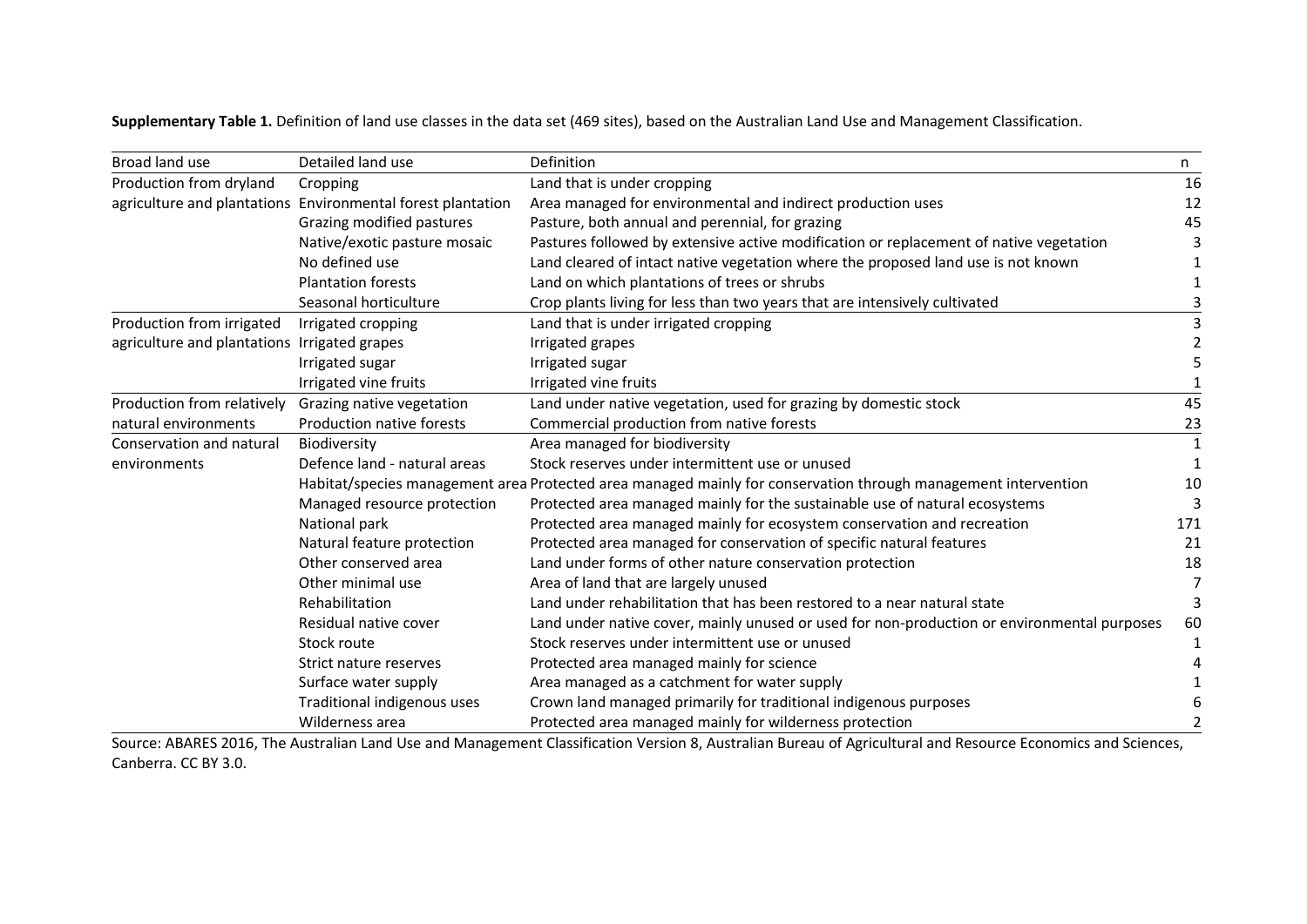

Supplementary Figure 1. Importance of soil properties as the predictors of NH<sub>4</sub><sup>+</sup> contents (mg N kg<sup>-1</sup>). The importance of the predictors is based on the usage of each variable in the Cubist model (black bars). None of soil properties is used to set the rule conditions.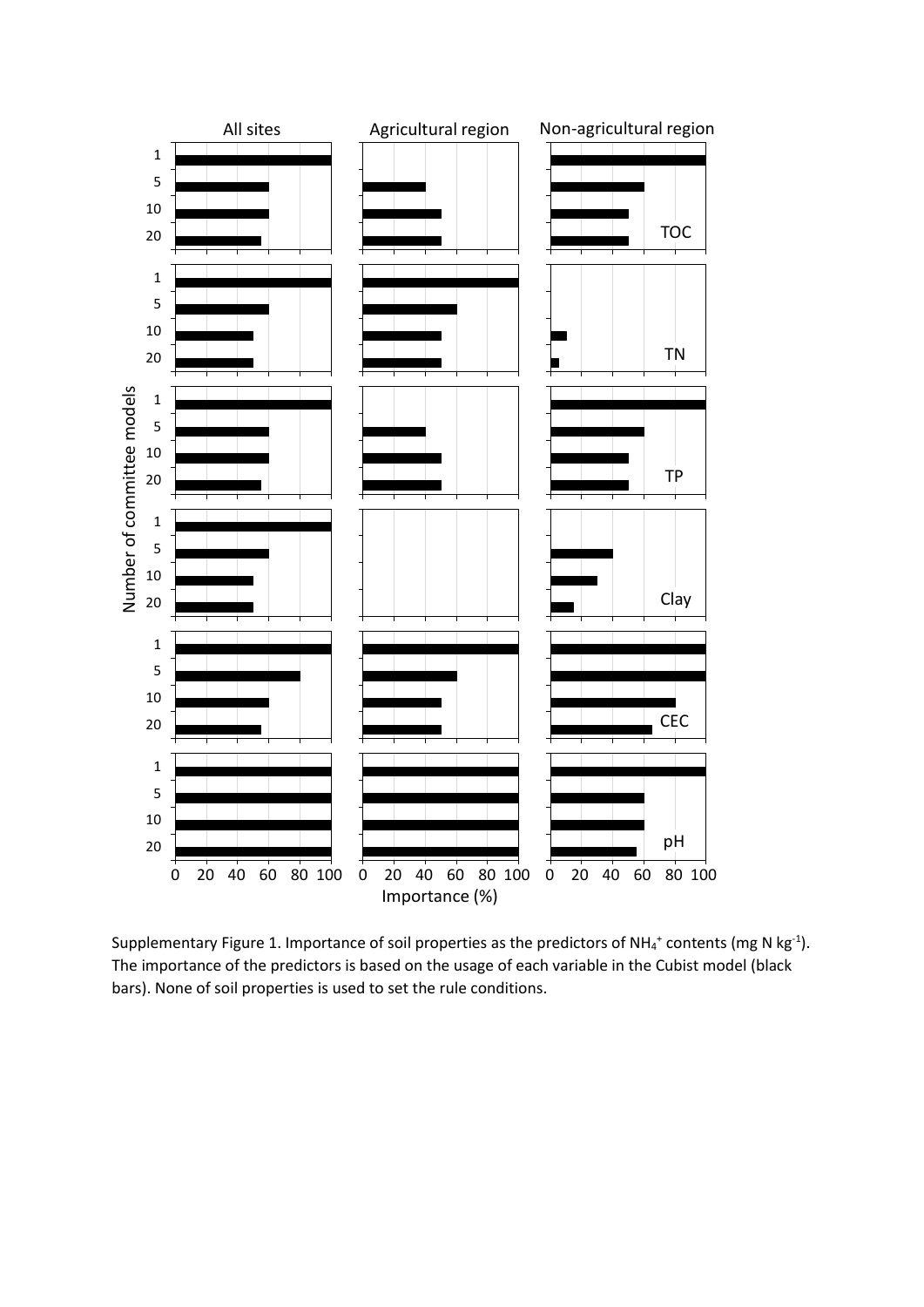

Supplementary Figure 2. Importance of soil properties as the predictors of NO<sub>3</sub> contents (mg N kg<sup>-1</sup>). The importance of the predictors is based on the usage of each variable in the rule conditions (grey bars) and in the Cubist model (black bars).